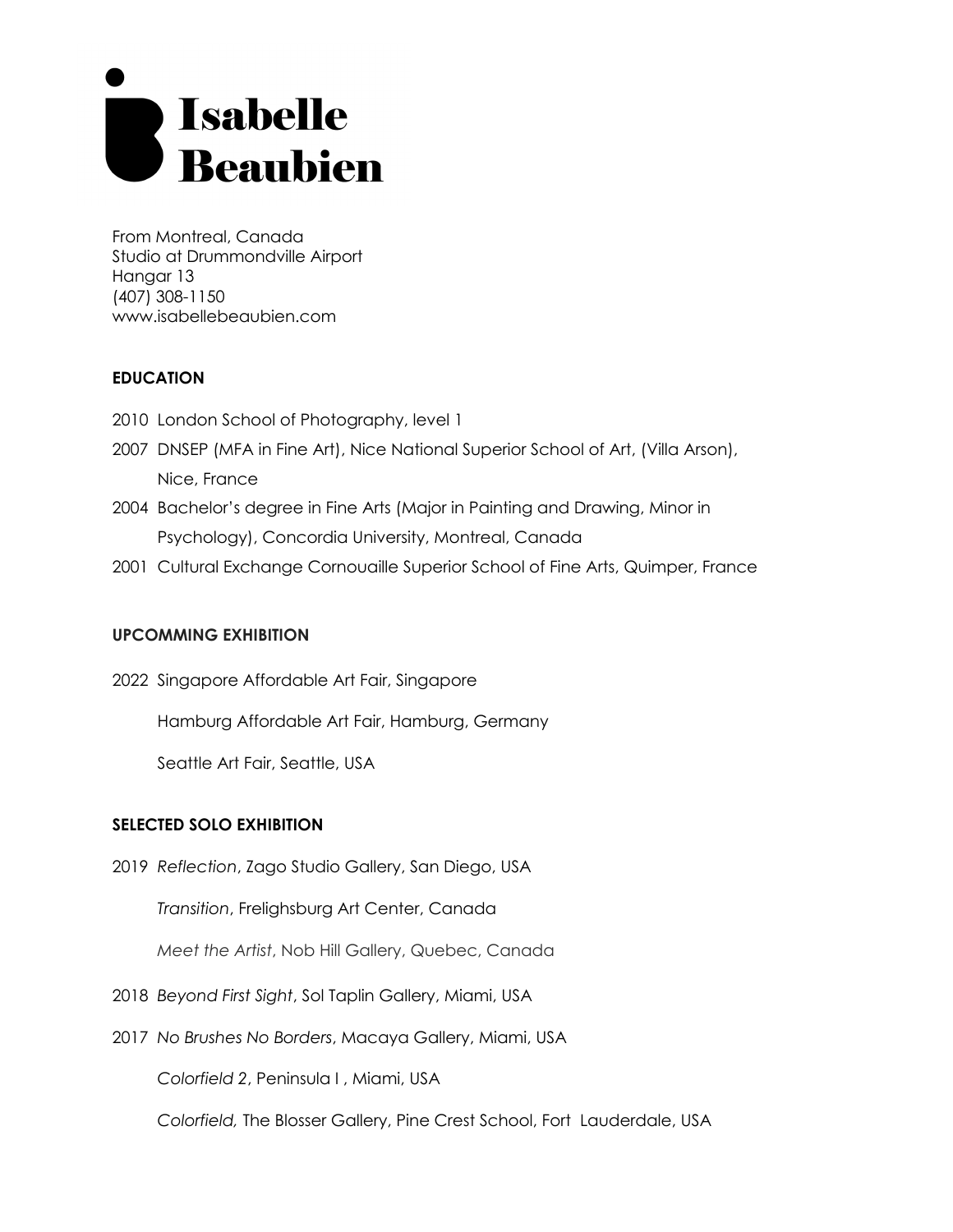- 2016 *Squaring the circle,* Tudor House Gallery, Sawbridgeworth, UK *Opposites Attracts*, Parndon Mill, Harlow, UK *Spectrum,* Gabriel Fine Art, Waterloo, London, UK 2015 *One Shot*, East Gate Gallery, Harlow, UK 2011 *For a Friend*, Besso International, London, UK
- 2010 *Back to paint*, Apt 195, London, UK
- 2006 *One Movement*, Liqwid Night Club, Nice, France
- 2005 *Blue Remake*, Blue Not, Nice, France

#### **SELECTED GROUP EXHIBITION**

- 2021 *Du Moderne au contemporain*, Galerie Bernard, Montréal, Canada
- 2019 *Winter Exhibition*, Old Brompton Gallery, Chelsea, London, UK
- 2017 *Fascination*, Macaya Gallery, Miami Art Basel 2017, USA

 *Summer Exhibit*, Mills Gallerey, Orlando, USA

*City of Darkness*, 508 Gallery, Chelsea, London, UK

*13th Art and Photographic*, Sawbridgeworth, UK

- 2016 *Harlow Open*, Gibberd Gallery, Harlow, UK
- 2015 *Contrast*, Linus Gallery, Pasadena, California, USA  *Timelessness*, Gabriel Fine Art, Waterloo,London, UK *Present Arts*, Parndon Mill Gallery, UK *Christmas,* Catharine Miller Gallery, Chelsea, London, UK  *Colour Shop*, Gatehouse Arts, Harlow, UK *Elements; part 2*, The Tabernacle Nothing Hill, London, UK *Elements*, Gabriel Fine Art Gallery, London, Waterloo, UK *Trails*, East Gate Gallery, Harlow, UK
- 2007 *Géneration 2007*, Gallerie de la Marine, Nice, France *Dernière station avant l'autoroute*, Museav, Nice, France *Festival CinémaBrut 2007*, Léo Lagrande space, Mouans-Sartoux, France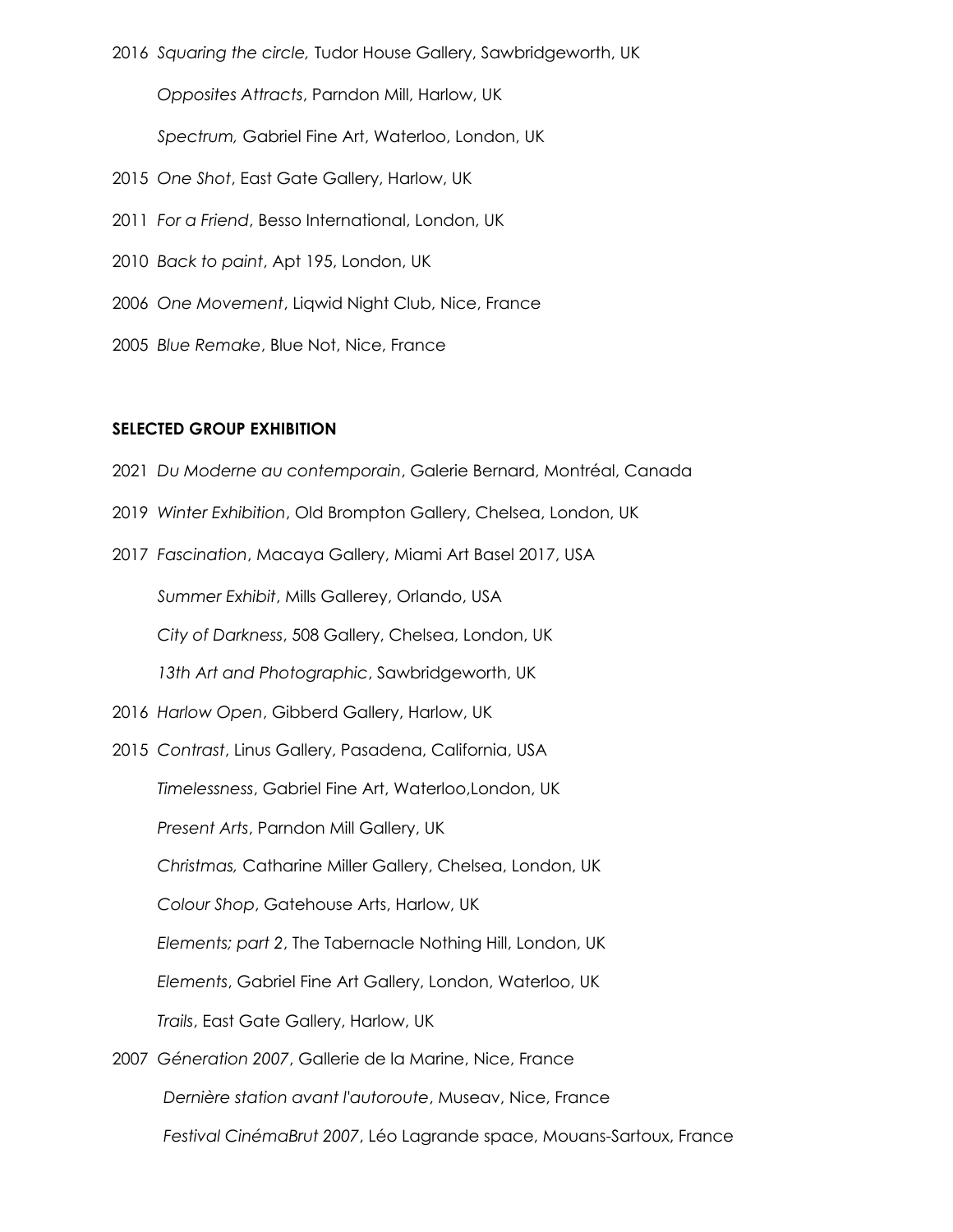### **ART FAIR**

- 2022 London Affordable Art fair, Hampstead Heat, London, UK New-York Affordable Art Fair, New-York, USA London Affordable Art Fair, Battersea Park, London, UK
- 2021 New-York Affordable Art Fair, New-York, USA London Affordable Art Fair, Battersea Park, London, UK
- 2020 London Affordable Art Fair, Battersea Park, London, UK
- 2019 Scope Art Show, Art Basel week Miami, USA

Singapore Affordable Art Fair, Singapore

Amsterdam Affordable Art Fair, Amsterdam, Netherlands

Paris Contemporary Art Show by YIA Art Fair, Paris, France

Art San Diego, San Diego, USA

New-York Affordable Art Fair, New-York, USA

Seattle Art Fair, Seattle, USA

Honk Kong Affordable Art Fair, Honk Kong

Art Market San Francisco, California, USA

Brussels Affordable Art fair, Brussels, Belgium

London Affordable Art Fair, Battersea Park, London, UK

Milan Affordable Art Fair, Milan, Italy

2018 Amsterdam Affordable Art Fair, Amsterdam, Netherlands

 Sofa Chicago, Chicago, USA Art San Diego, San Diego, USA

New-York Affordable Art Fair, New-York, USA

Art Market and Design, Bridgehampton Museum, Montauk, N-Y, USA

Hong Kong Affordable Art Fair, Hong Kong

London Affordable Art Fair, Battersea Park, London, UK

- 2017 Aqua Art Miami, Art Basel Week, Miami, USA
- 2015 London Parallax Art Fair, Chelsea, London, UK